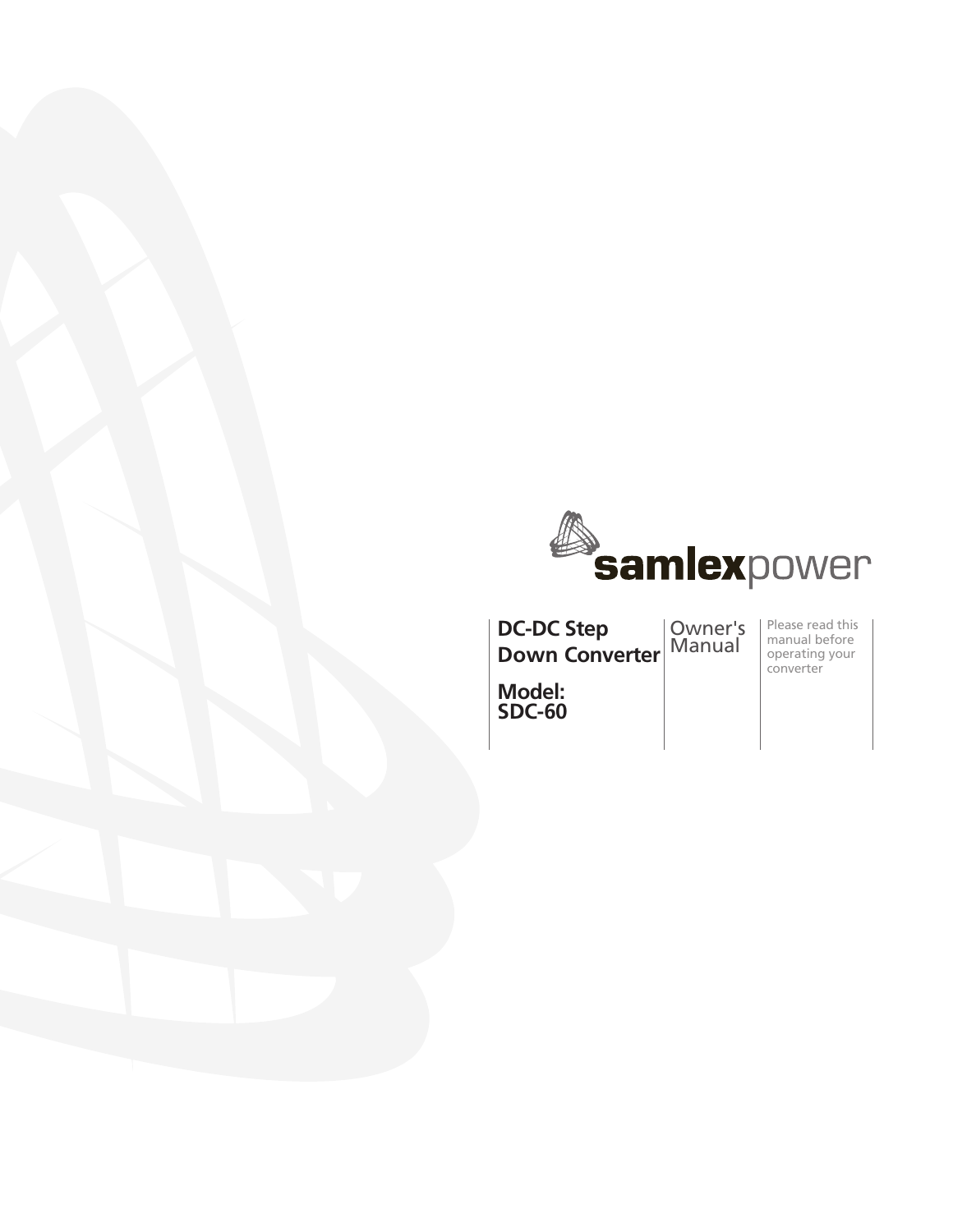### **INSTRUCTION MANUAL**

### **24 VDC TO 12VDC CONVERTER - MODEL NO. SDC-60 ITEM NO. 06750**

SDC-60 is a 24 VDC (nominal) to 12 VDC (nominal) converter based on a high performance fixed frequency power switching regulator. It is designed to deliver a maximum current of 60 A at an output voltage of 13.8 VDC

### **Features:**

- High efficiency switching regulator
- Small size and light weight
- Cycle by cycle current limiting
- Over voltage, short circuit and reverse polarity protections
- 2 temperature controlled fans for cooling

#### **INSTALLATION AND OPERATION**

### **General installation requirements**

- Install the unit in a cool, dry, protected and well ventilated space
- The unit may be installed on top of a horizontal surface or on the bottom of a horizontal surface. The unit can be installed horizontally on a vertical surface (fan should not be pointing up or down)
- The unit has a temperature controlled fans for cooling. The suction and discharge openings on the sides should not be blocked. **The fans will only come on if the unit gets hot.**

#### **Input and output connections**

The unit has a terminal block with (3) M-6 bolt & nut connections - one for positive 24 VDC input (marked INPUT), one for common negative for input and output (marked MINUS) and one for positive 13.8 VDC output (marked OUTPUT).

**CAUTION ! Please ensure that the polarity of the input connection is not reversed. Always connect the positive of the 24 V battery to the positive terminal marked INPUT and the negative terminal to common negative terminals marked MINUS. A reverse polarity connection will blow the fuses inside the unit** 

**Sizing of input and output conductors**. Conductors have resistance that opposes the current flow and produces voltage drop and heating. The resistance is directly proportional to the length of the conductor and is inversely proportional to the thickness (area of cross-section). Thus, a longer and thinner conductor will have higher resistance and will, therefore, produce higher voltage drop and more heating. The size of a conductor for a particular application will depend upon the maximum current it is required to carry and for what distance. The size of a conductor is designated by AWG (American Wire Gauge) number. **The smaller the AWG number, the thicker the conductor. The conductors should be sized for a maximum voltage drop of 2%. The cables should be multi-stranded insulated copper cable rated for at least 90 º C and preferably oil resistant.** The cables can be bought at a welding / marine supply store.

**Cables for 24 VDC input and 12 VDC output connections**. The cables on the input and output sides should be able to carry a maximum current of approximately 60 A. To limit the voltage drop to 2%, use # 4 AWG for distance up to 6 ft. and # 2 AWG for up to 10 ft. **Use ring type of terminals for M-6 bolt on the ends of the cables to enable connection to the M-6 bolts of the terminal block.** 

**External fuses on the input and output sides:** The input and output connections should be made through 32 V, 60A fast blow fuses (For example "2 pieces of Bussmann" Type ATC-30 or ATM-30 automotive type fuses in parallel or 1 pieces of Type MAX-60). The fuses should be connected in series with the positive input and output cables. The fuse on the 24 V input side should be as close to the battery positive terminal as possible. This will prevent the possibility of overheating / melting of the input side cables in case of short circuit on the input side cabling (A battery can provide very large currents during short circuit condition)

**WARNING: The warranty will be voided if the above external fuses are not used**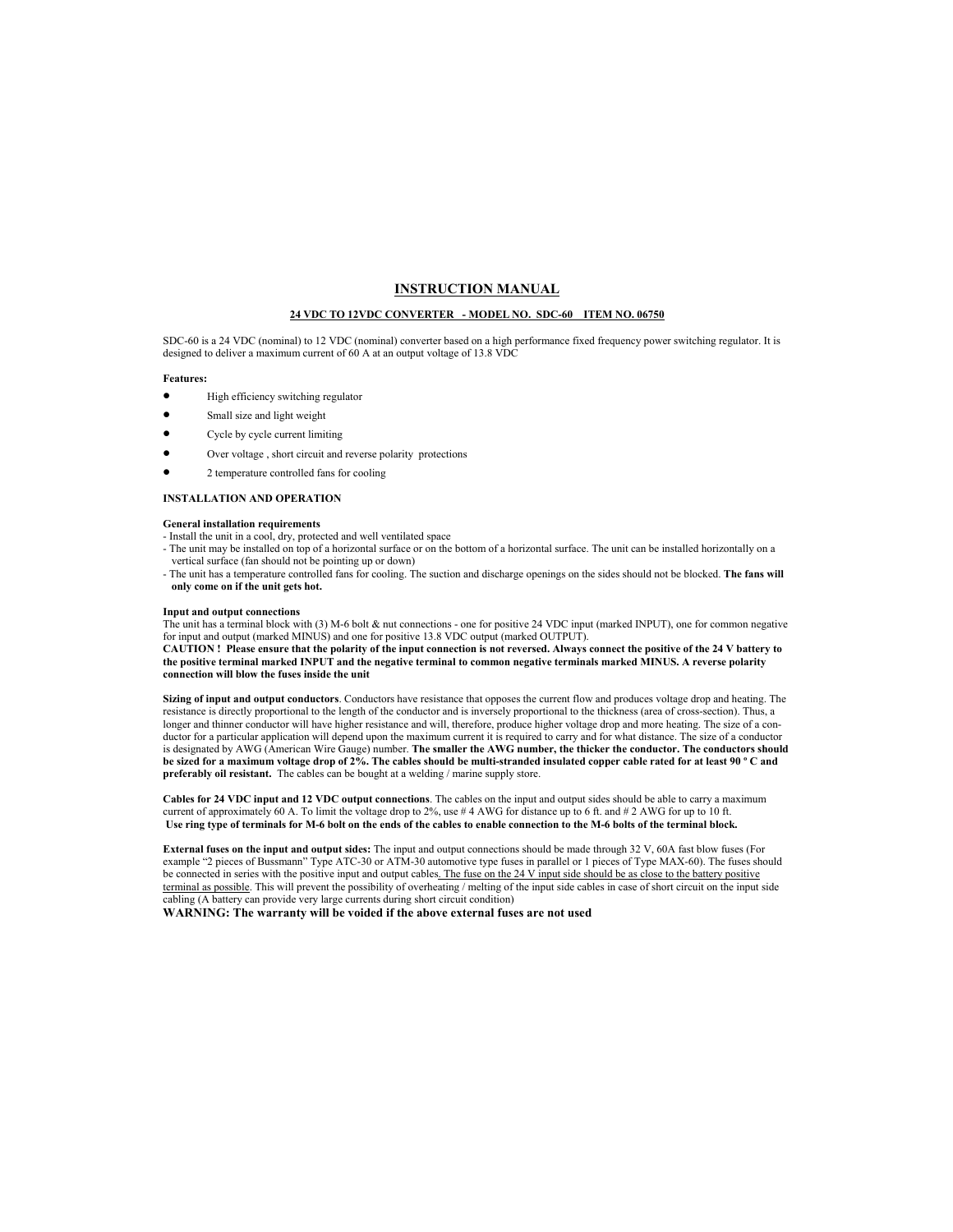## **SPECIFICATIONS**

# **CAUTION! : THERE IS NO ISOLATION BETWEEN THE INPUT AND THE OUTPUT. INPUT AND OUTPUT HAVE A COMMON NEGATIVE**

Input voltage  $20 \text{ to } 35 \text{ VDC}$ <br>Output voltage  $13.8 \text{ VDC} \pm 0.$ Output voltage regulation Input current at no load 50 mA Output current Continuous 60 A<br>Current limit \* 70 A Current limit \*

Input to output isolation Not isolated. Input and output connections have a common negative Input voltage 20 to 35 VDC 13.8 VDC  $\pm$  0.1 V<br>Less than 3%

**\*Note**: In current limit condition, the output voltage will drop if the current drawn increases beyond the current limit value of 70 A

| Output ripple and noise              | less than $50 \text{ mV}$ RMS                                        |
|--------------------------------------|----------------------------------------------------------------------|
| Efficiency                           | Approx. $92\%$                                                       |
| Operating ambient temperature -      | -20 to +30 $^{\circ}$ C (derate linearly to zero at 70 $^{\circ}$ C) |
| Humidity                             | Max. 95%, non condensing                                             |
| Protections:                         |                                                                      |
| - Overload                           | By current limiting                                                  |
| - Cooling                            | Temperature controlled fans                                          |
| - Over heating                       | Drop in output voltage                                               |
| - Reverse polarity                   | Fuse protection                                                      |
| - Over voltage                       | Varistor (also protects against load dump)                           |
| Input side fuses                     | 60 A (2 pieces of 32V, 30A in parallel)                              |
| Safety and EMC Standards:            |                                                                      |
| - Emission                           | EN50081-1                                                            |
| - Immunity                           | EN50082-1                                                            |
| - Automotive directive               | 95/45/EC                                                             |
| Input / output connections           | Terminal Block - M6 Bolt and Nut                                     |
| Weight                               | $2.6$ lbs $/ 1.2$ Kg                                                 |
| Dimensions ( $H \times W \times D$ ) | 3.5" x 3.6" x 7" / 90 x 93 x 177mm                                   |
| Warranty                             | 2 years                                                              |

NOTE: Specifications are subject to change without notice

Samlex America Inc. 110-17 Fawcett Road Coquitlam BC Canada V3K 6V2 SDC60-August2006 Telephone: (604) 525-3836